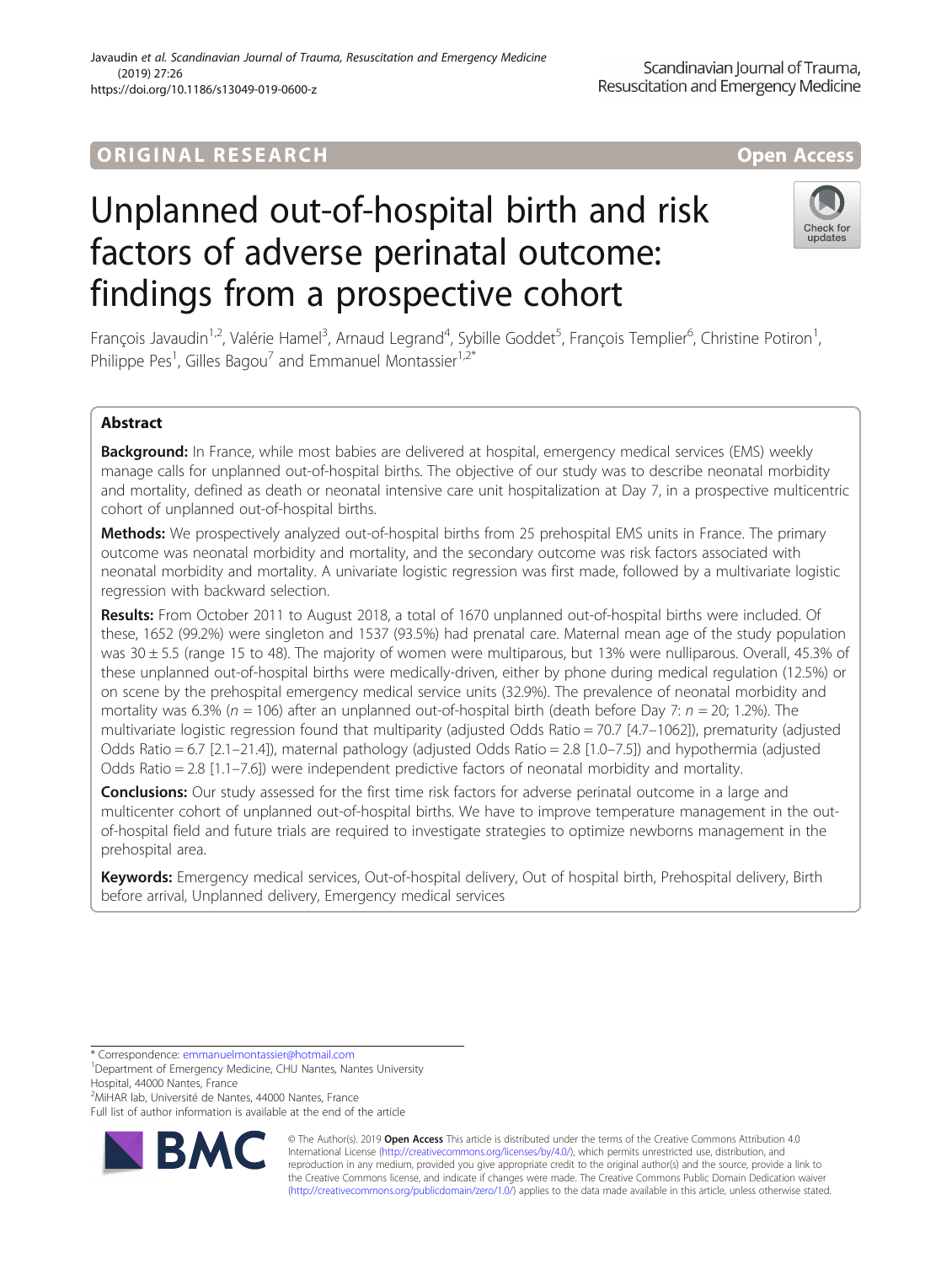# Background

In France, while most babies are delivered at hospital, emergency medical services (EMS) weekly manage calls for unplanned out-of-hospital births [[1](#page-5-0)–[4\]](#page-5-0). Despite health system organizations variations, unplanned out-of-hospital birth can be defined as birth without midwife and medical care, or optimal health care conditions [[5](#page-5-0)]. This specific context must be discriminated from planned out-of-hospital births, home births or freestanding birthing centers, where mid-wife management is performed [\[6\]](#page-5-0). Globally, unplanned out-of-hospital births prevalence is estimated to be 0.19 to 0.61% of all deliveries [[7](#page-5-0), [8\]](#page-5-0).

Out-of-hospital delivery is associated with unfavorable perinatal outcome and increased mortality [[9](#page-5-0)–[11](#page-5-0)]. Hypothermia is the most frequently described adverse outcome [\[7](#page-5-0), [8](#page-5-0)]. However, knowledge is limited by the small sample size of the previous studies, and most of them had insufficient power to accurately assess adverse events [\[12](#page-5-0), [13\]](#page-5-0). Thus, perinatal outcome in unplanned out-of-hospital births remains unclear and large multicentric cohorts are needed to examine perinatal morbidity and mortality and their determinants.

The aim of our study was to describe neonatal morbidity and mortality, defined as death or neonatal intensive care unit hospitalization at Day 7, in a prospective multicentric cohort of unplanned out-of-hospital births.

# **Methods**

# Setting and Design of the Study

We designed a multicenter and prospective cohort of unplanned out-of-hospital births named AIE [[14](#page-5-0)] (Observatoire des Accouchements Inopinés Extrahospitaliers; Out-of-hospital unexpected deliveries cohort), and conducted from October 2011 to august 2018. AIE involved 25 prehospital emergency medical service (EMS) units (Service d'Aide Médicale d'Urgence) among the 103 existing in France (24%) [[15](#page-5-0)]. Population cared for by these units are reported in Additional file [1](#page-5-0): Table S1. These units are ambulance base stations equipped with one or more mobile intensive care units, consisting of an ambulance driver, a nurse, and a senior emergency physician as the minimum team. In France, the EMS receive medical or trauma calls. Following protocols, the first dispatcher obtains the basic information from the caller, and then transfers the call to an emergency physician dispatcher, who performs a medical evaluation [\[15](#page-5-0)]. AIE was approved by the National Commission on Information and Freedom (CNIL/CCTIRS) and by French institutional review board. Maternal consent was systematically requested before or during birth management (left at the physician's discretion) and data were continuously collected and anonymized at the end of follow-up on Day 7.

# Data collection

We registered a comprehensive description of the maternal demographic and health-related profile of women, the management by prehospital emergency medical service units and neonatal outcomes. Patient characteristics included age, date of birth, gestational age, gravidity, parity of the patient, abnormal blood glucose or gestational diabetes, mode of delivery and complications in previous pregnancies. We also collected data from the dispatch (time of call, the time of unit dispatched and the time of the unit reaching the patient, score predicting imminent delivery, the time of the unit reaching the hospital), the management in the prehospital emergency medical unit (active management of the delivery, non-instrumental obstetric maneuvers), the neonatal adaptation (Apgar score at 1 min, 5 min or on EMS arrival), the basic maternal hemodynamic measurements (pulse rate, blood pressure), and the adverse events (coiling of the umbilical cord, prolapse of the umbilical cord, dystocia of the shoulders, breech presentation, meconium stained amniotic fluid, hypothermia) [[14\]](#page-5-0). We also collected data until Day 7 to assess the perinatal outcome of the newborns.

# Outcomes of the study

The primary outcome was neonatal morbidity and mortality in the cohort, and the secondary outcome was risk factors associated with neonatal morbidity and mortality.

#### Statistical analysis

Continuous quantitative variables were categorized using tercile methods, and qualitative variables were encoded in term of absence/presence. Data were collected using Excel software (Microsoft Systems, Redmond, Washington, USA). Pearson's Chi square tests, with Yates Correction when appropriate, were used to test association with the primary outcome for each variable, and univariate logistic regression was performed. Correlation and covariance matrices were systematically analyzed to identify variable interlinking and avoid data circularity. We then performed a multivariable logistic regression with the backward method. Continuous variables were analyzed by ANOVA and/or ANCOVA (adjustment on confounding factors) after test for normality with Liliefors test and homoscedasticity with Levene test. A P-value less than 0.05 was considered significant. Statistical analyses were performed using STATISTICA 12.0 software (Statsoft).

# Results

# Demographic and clinical profile of the population

From October 2011 to August 2018, a total of 1670 unplanned out-of-hospital births were included from 25 prehospital emergency medical service units in France. Of these, 1652 (99.2%) were singleton and 1537 (93.5%)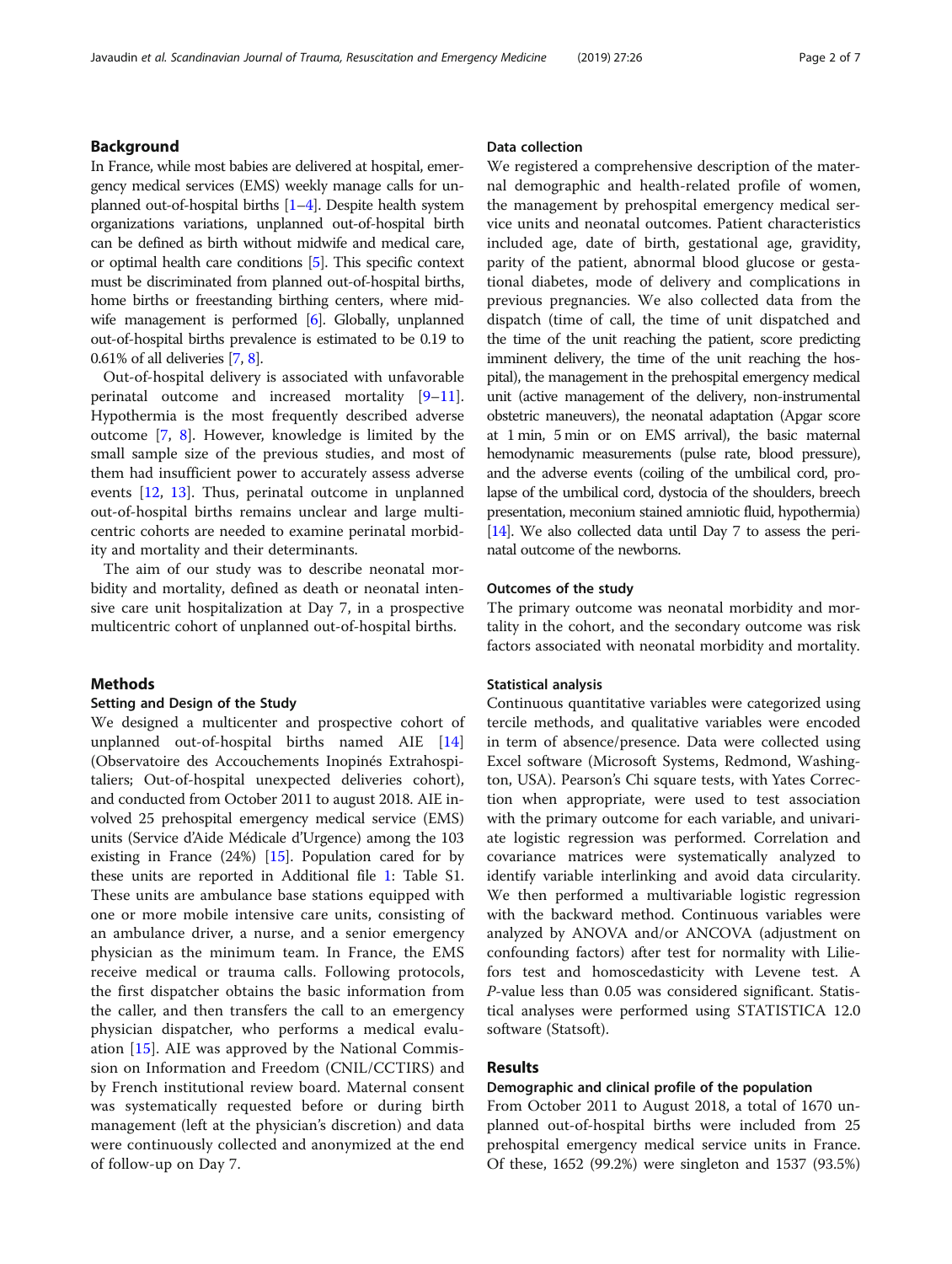had prenatal care. Maternal mean age of the study population was  $30 \pm 5.5$  (range 15 to 48). The majority of women were multiparous, but 13% were nulliparous. Nine percent of the women included in the cohort had comorbidities and 7.5% had already experimented preterm births. Importantly, 347 (23.6%) women made a midwife consultation in the last 24 h before the unplanned out-of-hospital birth. To note, 193 women (11.7%) were documented as non-French speaking. Moreover, the great majority of the unplanned out-of-hospital births did not include a context of pregnancy or fetal pathology, as depicted in Table 1.

The majority of unplanned out-of-hospital births occurred at term, with an overall mean gestation of 38 weeks. There was a small proportion of babies (8.1%) born at less than 36 weeks gestation, including 30 (2.4%) who were very premature, that is under 32 weeks gestation. Unplanned out-of-hospital births mostly took place at home (78%), but 11.5% happened in ambulances and 3.8% in cars on the way to hospital. Overall, 45.3% of these unplanned out-of-hospital births were medically-driven, either by phone during medical regulation (12.5%) or on scene by the prehospital emergency medical service units (32.9%). We also found that 236 births (14.2%) were only accompanied by a rescuer. Moreover, in only 6 cases (0.4%), specialized neonatal prehospital EMS unit, managed by pediatric emergency physicians, had been sent to care for the newborn. Globally, 35.4% of unplanned out-of-hospital births in our cohort occurred without medical care. We also found that 14% ( $n = 83$ ) of the newborns had an Apgar score scored ≤7 out of 10, and that mean Apgar score was  $9 \pm 2$  at 1 min and  $10 \pm 1$  at 5 min. We also observed that 58.0% of the unplanned out-of-hospital births occurred between 20.00 and 8.00.

# Neonatal morbidity and mortality

Neonatal morbidity and mortality, defined as death or neonatal intensive care unit (NICU) hospitalization at Day 7, was recorded in 106 newborns (6.3%). Mortality before the 7th day was 1.2% ( $n = 20$ ). Neonatal morbidity and mortality emphasized a non-significant inter-annual variation, from 4.4% in 2012 to 9.2% in 2016 ( $p = 0.08$ ). We also pinpoint significant inter-center difference, from 1.6 to 16.4% ( $p < 0.0001$ ). We did not found significant difference in neonatal morbidity and mortality between unplanned out-of-hospital births with prehospital emergency medical service unit management and those without (5.3% versus 6.9%,  $p = 0.21$ ).

Univariate regression logistic analysis highlighted that prenatal care, breech presentation, intercurrent physician/midwife consultation, primiparity, unhealthy house, midwife consultation during the last 24 h and meconium-stained amniotic fluid were risk factors of neonatal morbidity and mortality as defined in the primary outcome. The multivariate

| <b>Table 1</b> AIE cohort characteristics |  |
|-------------------------------------------|--|
|-------------------------------------------|--|

| Characteristic                                    | our Cohort ( $N = 1670$ ) |
|---------------------------------------------------|---------------------------|
| EMS Caller Profile N (%)                          |                           |
| Woman                                             | 370 (22.2%)               |
| Close One Person                                  | 977 (58.6%)               |
| Midwife                                           | 32 (1.9%)                 |
| Fireman/Paramedic                                 | 118 (7.1%)                |
| Liberal Physician                                 | $4(0.2\%)$                |
| Call Transfer Center                              | 112 (6.7%)                |
| Other (Care Center)                               | 55 (3.3%)                 |
| Women Age N (%)                                   |                           |
| < 20 years                                        | 28 (1.8%)                 |
| 20–34 years                                       | 1121 (72.9%)              |
| $\geq$ 35 years                                   | 389 (25.3%)               |
| Pregnancy N (%)                                   |                           |
| Singleton                                         | 1652 (99.2%)              |
| Multiple                                          | 13 (0.8%)                 |
| Parity N (%)                                      |                           |
| 0                                                 | 220 (13%)                 |
| 1                                                 | 743 (44.6%)               |
| $\overline{2}$                                    | 401 (24,1%)               |
| $\geq$ 3                                          | 302 (18.3%)               |
| Antenatal Care N (%)                              |                           |
| Conform                                           | 1537 (93.5%)              |
| None                                              | 47 (2.9%)                 |
| Denial or Unknown Pregnancy                       | 59 (3.6%)                 |
| Pregnancy Pathology N (%)                         |                           |
| Yes                                               | 368 (22.2%)               |
| No                                                | 1289 (77.8%)              |
| Fetal Pathology N (%)                             |                           |
| Yes                                               | 16 (1%)                   |
| No                                                | 1634 (99%)                |
| Midwife consultation in the last 24 h             |                           |
| Yes                                               | 347 (23.6%)               |
| No                                                | 1126 (76.4%)              |
| Cephalic Presentation N (%)                       |                           |
| Yes                                               | 1552 (98.3%)              |
| No                                                | 27 (1.7%)                 |
| Prematurity (Weeks to term)                       |                           |
| $0 - 2$                                           | 838 (67.5%)               |
| $2 - 4$                                           | 304 (24.4%)               |
| $4 - 8$                                           | 70 (5.7%)                 |
| > 8                                               | 30 (2.4%)                 |
| Neonates Characteristics (% or Mean $\pm$ SD (N)) |                           |
| Girls/Boys (%)                                    | 53%/47% (1665)            |
| Weight (g)                                        | $3008 \pm 832$ (1649)     |
|                                                   |                           |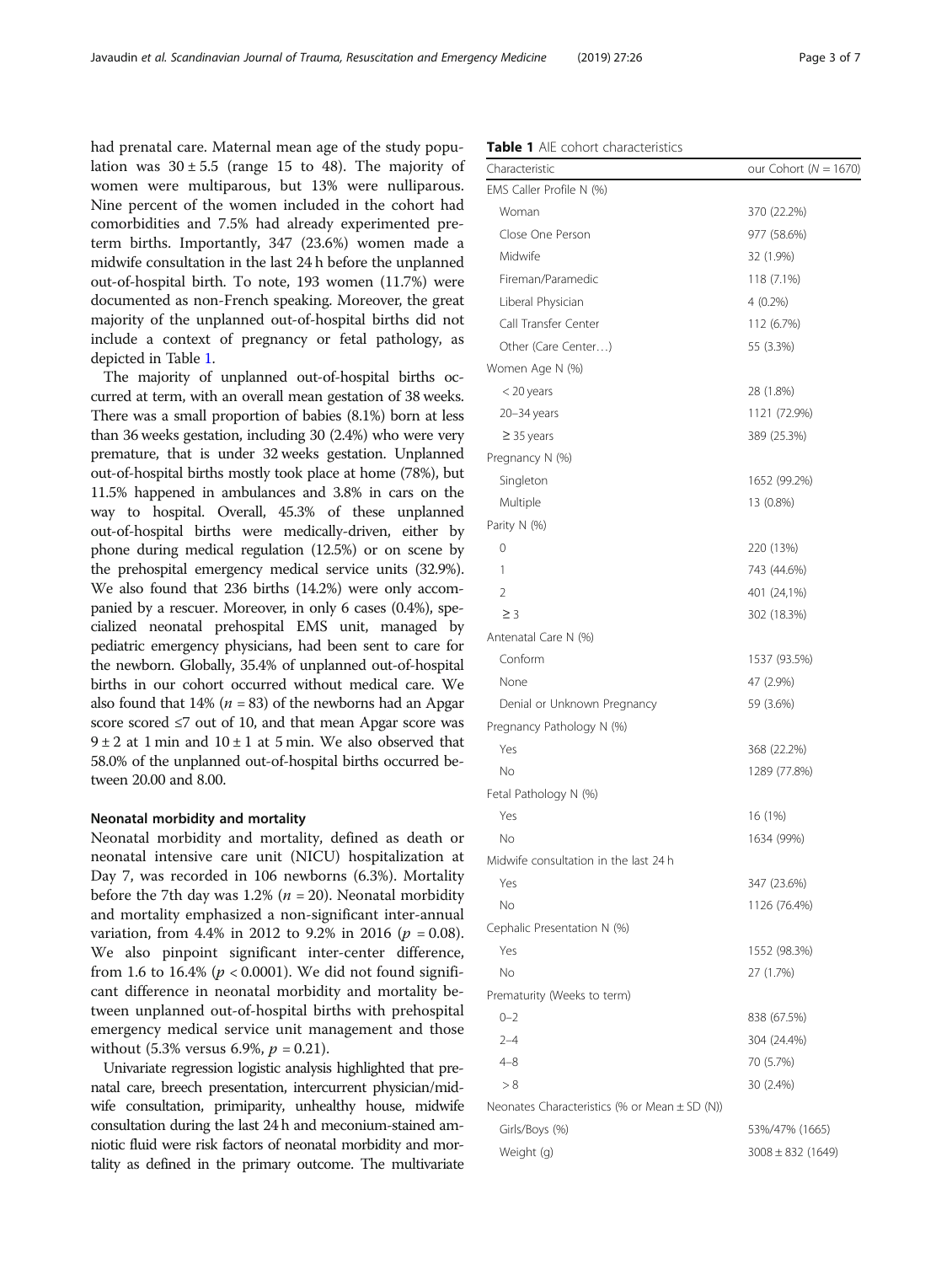Table 1 AIE cohort characteristics (Continued)

| Characteristic       | our Cohort ( $N = 1670$ ) |
|----------------------|---------------------------|
| APGAR M1             | $9 \pm 2 (591)$           |
| APGAR M5             | $10 \pm 1$ (591)          |
| APGAR at FMS arrival | $10 \pm 1$ (1072)         |

EMS emergency medical services, APGAR score Activity, Pulse, Grimace, Appearance, Respiration, SD Standart Deviation

logistic regression found four predictive factors for neonatal morbidity and mortality: multiparity (adjusted Odds Ratio = 70.7 [4.7–1062]), prematurity (adjusted Odds Ratio = 6.7  $[2.1–21.4]$ , maternal pathology (adjusted Odds Ratio = 2.8)  $[1.0–7.5]$ ) and hypothermia (adjusted Odds Ratio = 2.8  $[1.1–1]$ 7.6]). They are reported in Table [2.](#page-4-0) Importantly, time of call, time of unit intervention and time of unit reaching the hospital, did not appear to be significantly associated with the risk of neonatal morbidity and mortality.

# **Discussion**

To the best of our knowledge, this is the first study that assessed neonatal mortality and morbidity, and risk factors for adverse perinatal outcome in a large and multicenter cohort of unplanned out-of-hospital births. Here, we found that mortality was rare in unplanned out-of-hospital births (1.2%), and that multiparity, prematurity, maternal pathology and hypothermia were independent predictive factors for poor neonatal outcome.

All emergency medical services (EMS) manage calls for unplanned out-of-hospital births  $1-4$ . Prevalence is estimated to be 0.61% of all deliveries in the United States [[7\]](#page-5-0), 0.19 and 0.42% in two different studies in France, and 0.10% in Finland [\[3](#page-5-0), [8](#page-5-0), [11](#page-5-0)]. Most of previous works investigated out-of-hospital births without discriminating planned or unplanned births [[16](#page-5-0)–[21\]](#page-6-0). However, unplanned out-of-hospital births may be associated with higher unfavorable perinatal outcome and increased mortality [[22](#page-6-0)]. By focusing on the management of unplanned births in the French healthcare system, AIE delivered for the first time epidemiological data powered for a robust analysis of perinatal morbidity and mortality outcome. Three previous studies reported unplanned out-of-hospital births management in small cohorts. McLelland et al. evaluated, in a retrospective data analysis collected via the Victorian Ambulance Clinical Information System, during a one year-period, 324 out-of-hospital births including 190 before paramedics' arrival. In line with our results, mother had a mean age around 30 years and were at term. Similarly to our study, most of the births (88.3%) were uncomplicated births in multiparous women. Obstetric complications included postpartum hemorrhage (6.5%), breech (1.3%), cord prolapse (0.6%), and prematurity (11%) [\[23](#page-6-0)]. Scott and Esen reported 14 cases of unplanned out of hospital births, which occurred over a three-year period, with a reported incidence of 0.31% [[24](#page-6-0)]. All the women were multiparous, without any context of maternal or fetal pathology. As described by us and McLelland et al. [\[23](#page-6-0)], most of the births (79%) occurred between the hours of 20.00 and 08.00 [[24\]](#page-6-0). Moreover, Flanagan et al. reported in a retrospective analysis of 192 unplanned out-of-hospital births, that 21% of the newborns had an Apgar score scored ≤7 out of 10, whereas in our cohort, it represented only 14% of the newborns [[25\]](#page-6-0). Contrary to previous reports, a considerable proportions of mothers in our cohort (23.6%) had a midwife consultation in the 24 previous hours. For instance, Flanagan et al. reported that only 2.4% ( $n = 15$ ) of women who birthed before arrival stated that they had been sent home from hospital within the 12 previous hours [\[25\]](#page-6-0).

In our study including only unplanned out-of-hospital births, neonatal morbidity and mortality, defined as death or neonatal intensive care unit (NICU) hospitalization at Day 7, was recorded in 106 newborns (6.3%). Neonatal mortality varies substantially between the different cohorts already reported. In a prospective case series of consecutive out-of-hospital deliveries in United States, Moscovitz et al. reported 9 neonatal deaths among 91 out-of-hospital deliveries (9.9%), with 86% occurring in the presence of paramedics [\[20\]](#page-6-0). McLelland reported nine (2.7%) neonatal deaths, including three that were not viable being less than 24 weeks gestation [\[23](#page-6-0)]. In France, Renesme et al. reported one neonatal death in a retrospective case–control study of 76 unplanned out-of-hospital births, and eleven admissions in NICU (14.5%) [\[3](#page-5-0)]. In a retrospective Finish cohort with 67 out-of-hospital births recorded, Ovaskainen et al. found that out-of-hospital cases were more likely to be admitted to the neonatal care unit and to be treated for suspected infections and hypothermia, even if no neonatal death was reported [[11](#page-5-0)].

Risk factors for planned or unplanned out-of-hospital births have been widely explored, highlighting contribution of factors including ethnic group, age, parity, prenatal care, education, labour duration, smoking or distance to maternity center [\[3](#page-5-0), [11](#page-5-0), [12,](#page-5-0) [20\]](#page-6-0). Perinatal morbidity and mortality in planned and unplanned out-of-hospital births was associated with several factors, including postpartum hemorrhage, puerperal complications, low birth weight, polycythemia, and hypothermia [\[9](#page-5-0), [10](#page-5-0), [12](#page-5-0), [13](#page-5-0), [19](#page-6-0)]. Unsurprisingly, as reported in our cohort, prematurity worsens perinatal prognosis [\[21\]](#page-6-0). Moreover, in line with previous studies, our multivariate logistic regression model highlighted the impact of hypothermia in unplanned out-of-hospital births. A retrospective, monocentric case–control study in Israel of women who underwent unplanned home or car births ( $n = 90$ ) versus in-hospital births ( $n = 180$ ), already reported that significantly more newborns delivered out of the hospital had hypothermia [[13\]](#page-5-0). Moscovitz et al. reported that hypothermia was common (47%) in the paramedic-attended deliveries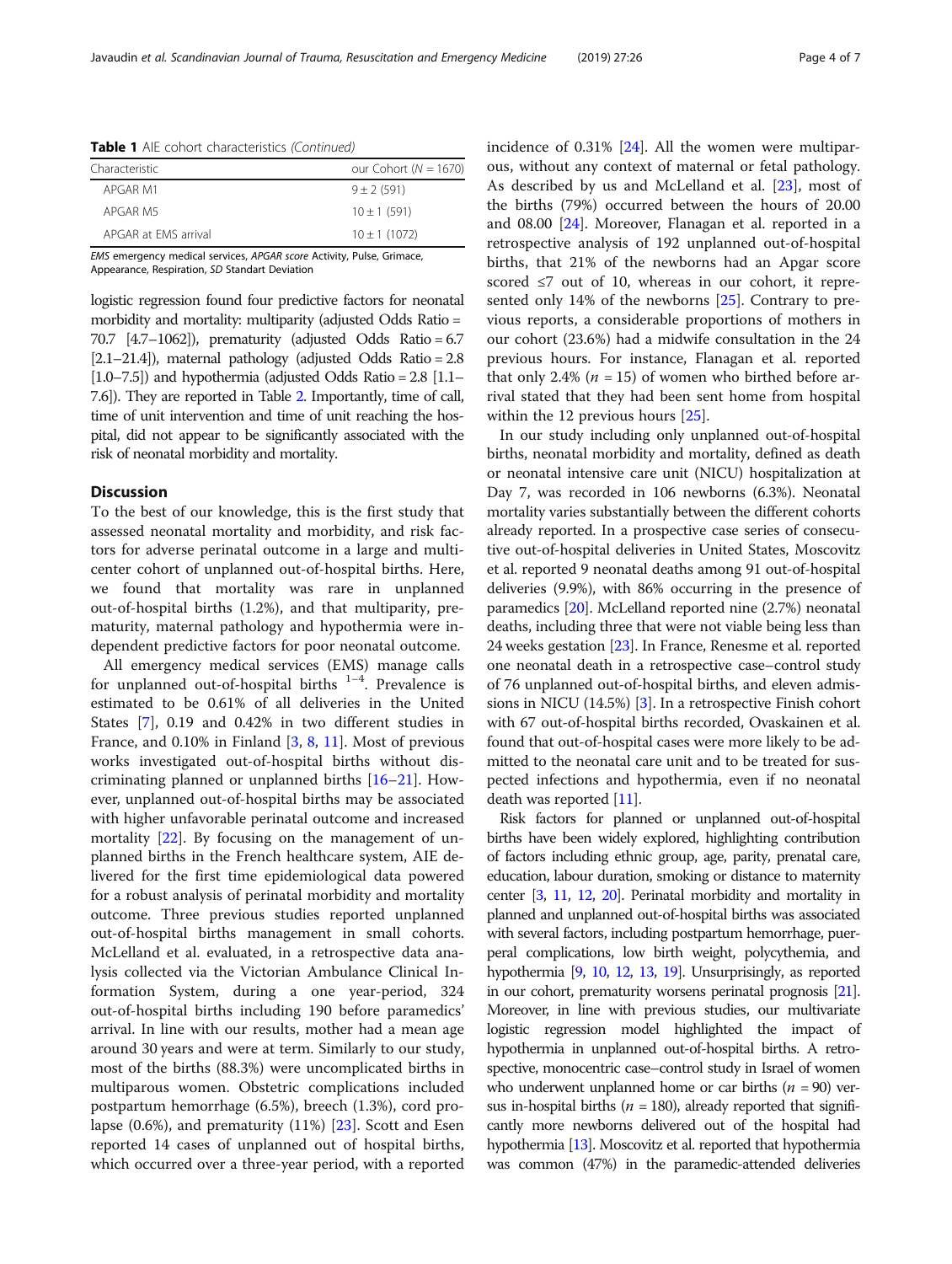| Variables                                               | Neonatal mortality<br>and morbidity **<br>$(N = 106)$ | Safe Birth<br>$(N = 1564)$ | Chi2-Pearson<br>$p$ -value | Univariate Logistic<br>Regression<br>Odds-Ratio [CI 95%] | Multivariate Logistic<br>Regression<br>Adjusted Odds-Ratio<br>[CI 95%] | $P$ -value |
|---------------------------------------------------------|-------------------------------------------------------|----------------------------|----------------------------|----------------------------------------------------------|------------------------------------------------------------------------|------------|
| Time of call *                                          | 34.3% (34/99)                                         | 31.6% (451/1427)           | 0.57                       |                                                          |                                                                        |            |
| Time of unit intervention *                             | 37.1% (39/105)                                        | 34.1% (513/1503)           | 0.53                       |                                                          |                                                                        |            |
| Time of unit reaching the hospital<br>(ie. $> 30$ min)* | 21% (19/91)                                           | 19% (263/1417)             | 0.58                       |                                                          |                                                                        |            |
| Non-French speaking                                     | 8.6% (9/104)                                          | 12.0% (184/1535)           | 0.31                       |                                                          |                                                                        |            |
| Unhealthy housing                                       | 17.0% (14/82)                                         | 9.0% (113/1266)            | 0.02                       | $2.1$ [1.1-3.9]                                          |                                                                        |            |
| Multiple pregnancy                                      | 5.6% (6/108)                                          | $0.5\%$ (7/1557)           | < 0.0001                   | 13.2 [4.4-40]                                            | 70.7 [4.7-1062]                                                        | 0.002      |
| Primiparity                                             | 35.0% (37/106)                                        | 12.0% (179/1548)           | < 0.0001                   | $4.1$ [2.7-6.3]                                          |                                                                        |            |
| Intercurrent midwife or physician<br>consultation       | 9.3% (10/108)                                         | 2.9% (46/1560)             | < 0.001                    | $3.4$ [1.7-7]                                            |                                                                        |            |
| Conform antenatal care                                  | 81.1% (86/106)                                        | 94.2% (1451/1540)          | < 0.0001                   | $0.3$ $[0.2 - 0.4]$                                      |                                                                        |            |
| Midwife consultation in the last 24 h                   | 12.0% (11/93)                                         | 24.0% (333/1370)           | 0.006                      | $0.4$ $[0.2 - 0.8]$                                      |                                                                        |            |
| Older maternal age *                                    | 7.0% (34/106)                                         | 6.2% (65/1041)             | 0.57                       |                                                          |                                                                        |            |
| Fetal pathology                                         | 5.7% (6/106)                                          | 0.7% (10/1548)             | < 0.0001                   | $9.2$ [3.2-26]                                           |                                                                        |            |
| Prematurity (ie. < 37 weeks<br>of gestational age)      | 36.0% (38/105)                                        | 4.0% (60/1455)             | < 0.0001                   | 34.7 [19-63.5]                                           | $6.7$ [2.1-21.4]                                                       | 0.001      |
| Maternal pathology                                      | 50.0% (53/106)                                        | 20.0% (314/1540)           | < 0.0001                   | $9.1$ [3.3-25.7]                                         | $2.8$ [1.0-7.5]                                                        | 0.047      |
| Breech presentation                                     | 7.0% (6/86)                                           | 1.4% (21/1493)             | < 0.001                    | $5.4$ [ $2.1 - 13.7$ ]                                   |                                                                        |            |
| Cord prolapse                                           | 15.4% (12/78)                                         | 18.9% (230/1217)           | 0.44                       |                                                          |                                                                        |            |
| Meconium-stained amniotic fluid                         | 24.0% (15/63)                                         | 14.0% (123/886)            | 0.03                       | $1.9$ [1.1-3.6]                                          |                                                                        |            |
| Hypothermia                                             | 35.9% (19/53)                                         | 20.6% (184/892)            | < 0.001                    | $2.2$ [1.2-3.9]                                          | $2.8$ [1.1-7.6]                                                        | 0.039      |

<span id="page-4-0"></span>

| <b>Table 2</b> Univariate and multivariate models of outcome |  |
|--------------------------------------------------------------|--|
|--------------------------------------------------------------|--|

\*Defined by extreme population tercile T3 versus T1+; \*\* Defined as death or neonatal intensive care unit hospitalization at Day 7; NICU: neonatal intensive care unit; CI 95%: confidence interval 95%

[[20\]](#page-6-0), and hypothermia was reported in 50% of the newborns in another retrospective study [\[24\]](#page-6-0). Similarly, in another retrospective case-control study of unplanned out-of-hospital births ( $n = 81$ ) in France, Renesme et al reported that NICU admission rate was increased in case of unplanned out-of-hospital births and that the most frequent complication was hypothermia [\[3\]](#page-5-0).

Our results were in line with the literature but the strength of our study is to specially highlight the association between hypothermia and neonatal adverse outcome in a cohort of unplanned out-of-hospital births. Thus, we have here opportunities to improve the out-ofhospital management of unplanned births to limit the hypothermia of the newborn. We have to study the different tools we can use to keep the newborn warm. For instance, to warm the birthplace and keep if free from drafts, to place the newborn on the abdomen of the mother and dry him with a warm dry cloth and then leave the newborn on the abdomen of the mother (skin- to-skin contact) [\[26](#page-6-0)], or to systematically use an incubator device to closely monitor temperature. Moreover, we have to compare all these available tools and deliver recommendations to prevent the loss of body heat of the newborns on the out-of-hospital field. To date, the best

option to reduce loss of body heat of the newborns during out-of-hospital management is unknown.

Importantly, lack of prenatal care or history of poor prenatal care was infrequent in our cohort (2.9%), and was not associated with neonatal mortality and morbidity as found in previous studies [[20](#page-6-0)]. Multiple pregnancy, maternal pregnant pathology and prematurity were independently associated to adverse neonatal outcome. One option could be to systematically send a specialized neonatal prehospital EMS unit to care for the newborn when these risk factors are reported during the medical evaluation of the call by the emergency physician dispatcher. In France, such specialized units exist, managed by pediatric emergency physicians, and are equipped with materials dedicated for neonatal and premature care. Such specialized teams may efficiently take in charge neonatal distresses. Thus guidelines, randomized and controlled trials are required to investigate strategies to optimize newborns management in the prehospital area that could decrease neonatal morbidity and mortality [\[27](#page-6-0)]. Healthcare system should take into account these risk factors to give the appropriate care during the out-of-hospital phase.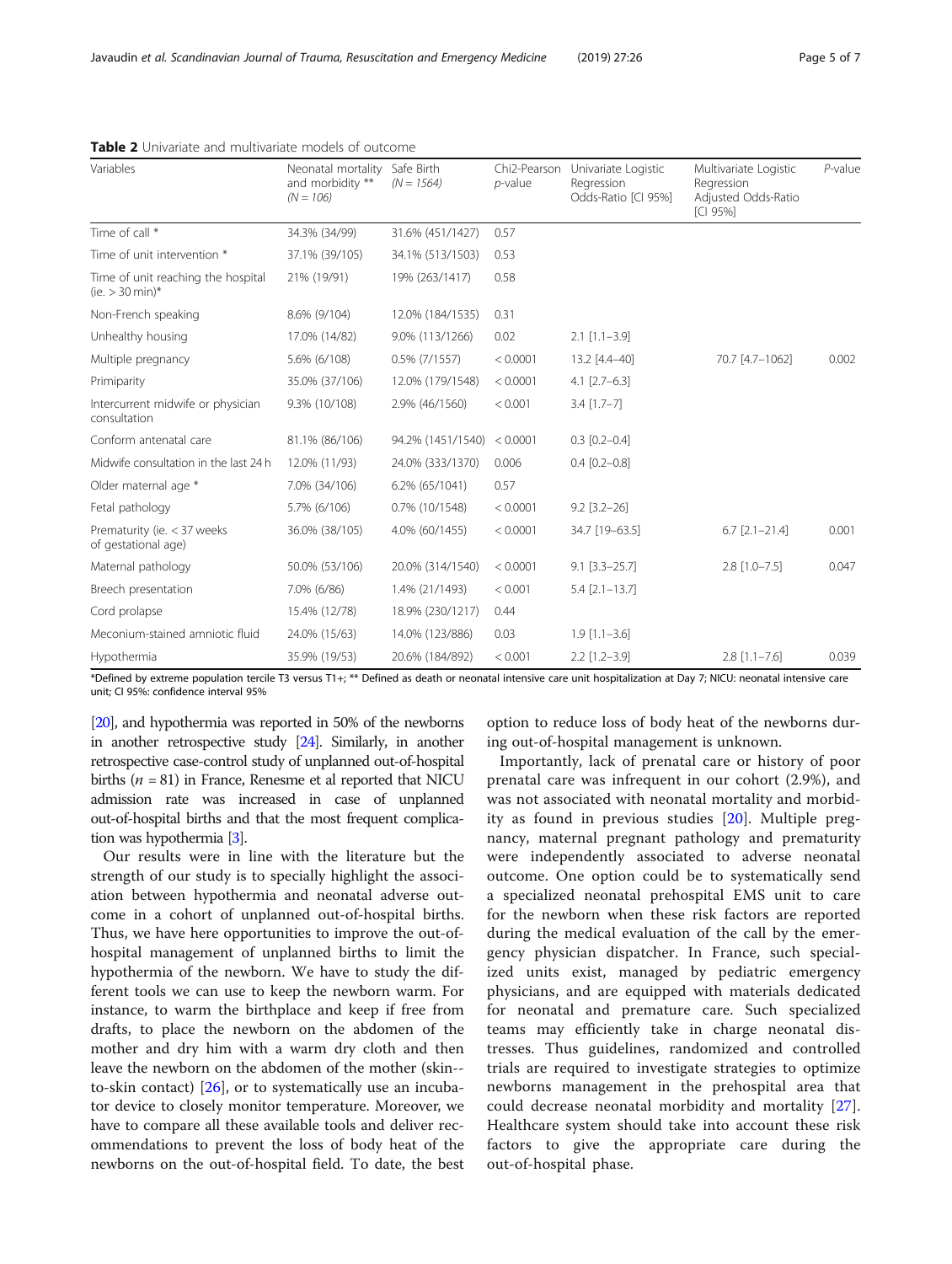# <span id="page-5-0"></span>Javaudin et al. Scandinavian Journal of Trauma, Resuscitation and Emergency Medicine (2019) 27:26 Page 6 of 7

# Limitations

Our study has several limitations. First, the main limitation of our study was that although AIE data are very complete for some variables, missing data and use of null values occur more often for others, as reported in Table [2](#page-4-0). Filling of the case report forms was satisfying for emergency medicine research, but heterogeneous according tested variables. However, we are confident that this limitation did not affect the integrity of the study. Second, we have no data on the mothers who denied inclusion in the study as we were not able to perform an accurate and detailed screening process of all eligible mothers. Third, several tested variables were infrequent, resulting in large 95% confidence interval, as found in other studies [[20](#page-6-0)]. Fourth, in France, mobile intensive care units consisted of an ambulance driver, a nurse, and a senior emergency physician as the minimum team. Thus, our practice may not be strictly comparable with the ones reported in the literature where out-of-hospital management is performed by paramedics.

# Conclusions

Our study assessed for the first time neonatal mortality and morbidity, and risk factors for adverse perinatal outcome in a large and multicenter cohort of unplanned out-of-hospital births. We found that multiparity, prematurity, maternal pathology and hypothermia were independent predictive factors for neonatal morbidity and mortality. We have to improve temperature management in the out-of-hospital field and future trials are required to investigate strategies to optimize newborns management in the prehospital area.

# Additional file

[Additional file 1:](https://doi.org/10.1186/s13049-019-0600-z) Table S1. Population cared for by the 25 Emergency Medical Services involved in the study. (DOCX 63 kb)

#### Abbreviations

AIE: Out-of-hospital unexpected deliveries cohort; EMS: emergency medical services; NICU: neonatal intensive care unit

#### **Acknowledaments**

We thank all the 25 prehospital emergency medical service units in France investigated in the AIE Cohort (Observatoire national des accouchements inopinés extrahospitaliers: Out-of-hospital unexpected deliveries Cohort).

#### Authors' contributions

VH, SG, FT, PP, and GB conceived the cohort. VH, SG, PP, and GB developed this idea. PP conceived and maintained the database. FJ, AL, and EM developed the analysis plan, and AL undertook the main analysis with supervision from FJ and EM. VH, SG, CP, PP, and GB have managed data collection and curation for data used in this study. EM wrote the first draft of the paper, with all other authors making important critical revisions. All authors have read and approved the final version of the manuscript.

### Ethics approval and consent to participate

was approved by the National Commission on Information and Freedom (CNIL/CCTIRS) and by French institutional review board.

# Consent for publication

Not applicable.

#### Competing interests

The authors report no conflict of interest.

#### Publisher's Note

Springer Nature remains neutral with regard to jurisdictional claims in published maps and institutional affiliations.

#### Author details

<sup>1</sup> Department of Emergency Medicine, CHU Nantes, Nantes University Hospital, 44000 Nantes, France. <sup>2</sup>MiHAR lab, Université de Nantes, 44000 Nantes, France. <sup>3</sup> Emergency Department, Toulouse Purpan University Hospital, Toulouse, France. <sup>4</sup>DRCI, CHU Nantes, Nantes, France. <sup>5</sup>Samu-21, CHU de Dijon, SAU-Smur, CH du Creusot, Dijon, France. <sup>6</sup>Emergency Department, SAMU 49, University Hospital of Angers, Angers, France. <sup>7</sup>Samu, groupement hospitalier Édouard-Herriot, Lyon, France.

# Received: 16 November 2018 Accepted: 10 February 2019 Published online: 02 March 2019

#### References

- 1. Pirneskoski J, Peräjoki K, Nuutila M, Kuisma M. Urgent EMS managed out-ofhospital delivery dispatches in Helsinki. Scand J Trauma Resusc Emerg Med. 2016;25(24):94.
- 2. Billon M, Bagou G, Gaucher L, et al. Unexpected out-of-hospital deliveries: management and risk factors. J Gynecol Obstet Biol Reprod (Paris). 2016;45: 285–90.
- 3. Renesme L, Garlantézec R, Anouilh F, Bertschy F, Carpentier M, Sizun J. Accidental out-of-hospital deliveries: a case-control study. Acta Paediatr. 2013;102:e174–7.
- 4. Hadar A, Rabinovich A, Sheiner E, Landau D, Hallak M, Mazor M. Obstetric characteristics and neonatal outcome of unplanned out-of-hospital term deliveries: a prospective, case-control study. J Reprod Med. 2005;50:832–6.
- 5. Avalos-Huízar LM, de la Torre-Gutiérrez M, López-Gallo L, et al. Out-ofhospital delivery. Experience of ten years in Jalisco, Mexico. Ginecol Obstet Mex. 2010;78:418–22.
- 6. Davies-Tuck ML, Wallace EM, Davey M-A, Veitch V, Oats J. Planned private homebirth in Victoria 2000-2015: a retrospective cohort study of Victorian perinatal data. BMC Pregnancy Childbirth. 2018;18:357.
- 7. Girsen AI, Mayo JA, Lyell DJ, et al. Out-of-hospital births in California 1991- 2011. J Perinatol. 2018;38:41–5.
- 8. Nguyen M-L, Lefèvre P, Dreyfus M. Maternal and neonatal outcomes of unplanned deliveries. J Gynecol Obstet Biol Reprod (Paris). 2016;45:86–91.
- 9. Wasden SW, Chasen ST, Perlman JM, et al. Planned home birth and the association with neonatal hypoxic ischemic encephalopathy. J Perinat Med. 2017;45:1055–60.
- 10. Snowden JM, Caughey AB, Cheng YW. Planned out-of-hospital birth and birth outcomes. N Engl J Med. 2016;374:2190–1.
- 11. Ovaskainen K, Ojala R, Gissler M, Luukkaala T, Tammela O. Out-of-hospital deliveries have risen involving greater neonatal morbidity: risk factors in out-of-hospital deliveries in one university hospital region in Finland. Acta Paediatr. 2015;104:1248–52.
- 12. Diana L, Glaucia L, Adriana C, Israel F. Out-of-hospital deliveries: a casecontrol study. Turk Pediatri Ars. 2018;53:87–95.
- 13. Pasternak Y, Wintner EM, Shechter-Maor G, Pasternak Y, Miller N, Biron-Shental T. Perinatal outcomes of unplanned out-of-hospital deliveries: a case-control study. Arch Gynecol Obstet. 2018;297:871–5.
- 14. Bagou G, Hamel V, Templier F, Goddet S, Pes P, Soubeiran M. Observatoire national des accouchements inopinés extrahospitaliers [http://www.aie](http://www.aie-samu-de-france.fr)[samu-de-france.fr.](http://www.aie-samu-de-france.fr) Accessed 18 Feb 2019.
- 15. Adnet F, Lapostolle F. International EMS systems: France. Resuscitation. 2004; 63:7–9.
- 16. Simmons R, Bernstein S. Out-of-hospital births in Michigan, 1972-79: trends and implications for the safety of planned home deliveries. Public Health Rep. 1983;98:161–70.
- 17. Shy KK, Frost F, Ullom J. Out-of-hospital delivery in Washington state, 1975 to 1977. Am J Obstet Gynecol. 1980;137:547–52.
- 18. Bateman DA, O'Bryan L, Nicholas SW, Heagarty MC. Outcome of unattended out-of-hospital births in Harlem. Arch Pediatr Adolesc Med. 1994;148:147–52.